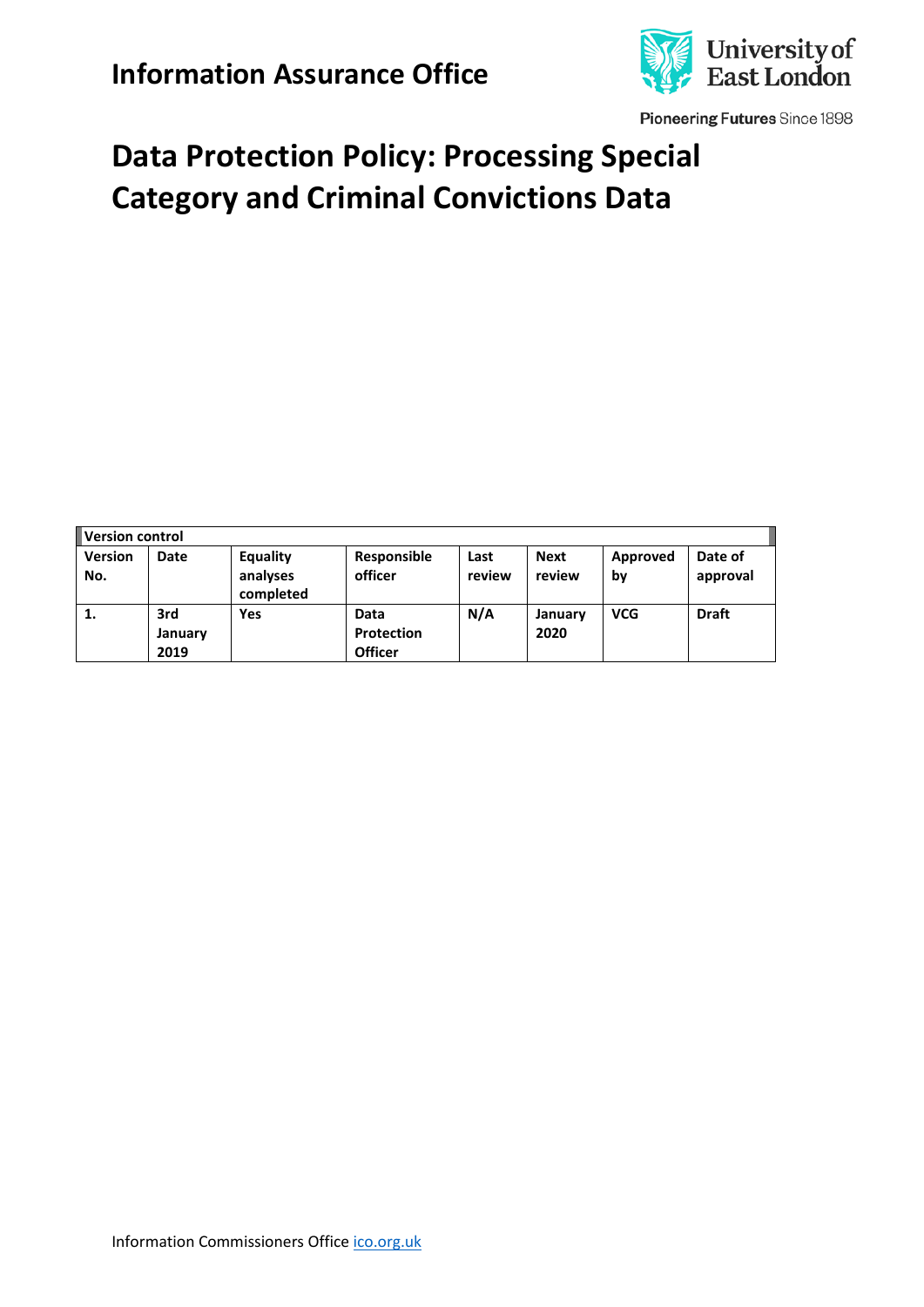

Pioneering Futures Since 1898

### **Introduction**

The University processes the personal data of a broad range of individuals including, students and alumni, prospective, current and former staff. We use this information for a variety of purposes to enable the University to operate appropriately.

In some cases, the University is required to process special category (sensitive) data and data about actual or alleged criminal convictions and any associated proceedings. This type of personal data is afforded additional protection under the General Data Protection Regulation (GDPR) and the Data Protection Act 2018 (DPA). We must only process special category data if certain conditions can be met. We must also have appropriate policy documentation in place to enable this processing to be carried out. This policy fulfils our obligation to describe how special category and criminal conviction data will be used.

### **Scope**

This policy sets out how the University will comply with the data protection principles when processing special category data and data about criminal convictions when it does so in reliance on a condition from Part 1, 2 or 3 of Schedule 1 of the DPA.

It also explains our policies in relation to retaining and erasing this type of personal data. It serves as an 'appropriate policy document' for the purposes of Part 4 of Schedule 1 of the DPA. This policy should be read alongside the University's Data Protection Policy.

This policy applies to all employees, including temporary, casual, contract and agency staff, as well as any contractors or service providers acting on behalf of the University. It also applies to any students that process personal data of others as part of their degree program whether internally or while on placement.

## **Conditions for processing**

The University processes special category data and data about criminal convictions in reliance on the following conditions from Schedule 1 Part 2 of the Data Protection Act 2018 which apply either concurrently with or in lieu of a lawful basis under Article 9 of the GDPR. These are not the only legal bases/conditions on which we process special category data, but they are the only ones to which this policy applies:

#### **Employment, social security and social protection**

The University processes a variety of information about prospective, current and previous employees for employment purposes, including data about health and criminal convictions and associated proceedings. It is not appropriate to obtain consent for such processing due to the nature of the employer-employee relationship and because consent cannot be freely given or withdrawn; therefore the University relies on this condition for much of this processing in combination with processing necessary for the performance of a contract, as per Article 6 of the GDPR. Personal data processed for employment purposes is treated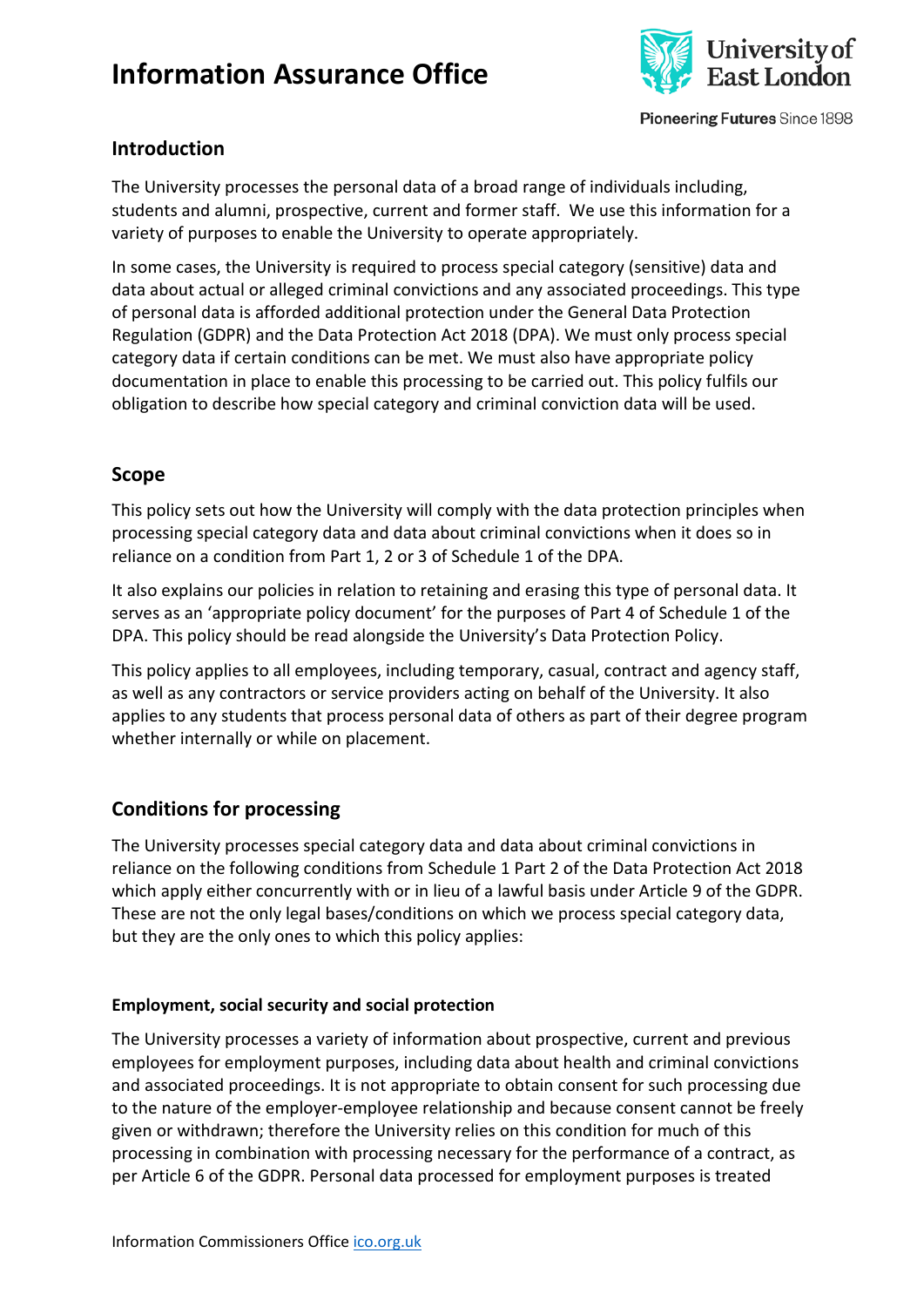

Pioneering Futures Since 1898

confidentially and maintained by HR, or the local service as part of applicant and employee personal files. It is only shared within the University on a strict need-to-know basis, or where we are under a legal obligation to share the personal data. Where employees are seconded under contract to another organisation, or a secondee carries out work for the University, the University and the other organisation may share personal data in reliance on this condition, as set out in the applicable contract which is held locally by the relevant School or Service. Any information about criminal convictions obtained as part of a Disclosure and Barring Service (DBS) check is stored and retained in line with DBS requirements.

#### **Health or Social Care Purposes**

Under Health and Safety legislation, the University provides occupational health services to assess the working conditions to all staff and students. Such data is collected and processed under Article 9 of the GDPR and is used to ensure that the University is meeting its obligations around reasonable adjustment and safe working conditions. The data is collected and stored by the Estates and Facilities service and may be shared internally to ensure appropriate measures can be implemented.

#### **Statutory and government purposes**

The University is legally required to provide some special category data about staff and students to external organisations for statutory returns and reporting, such as the data we provide to the Higher Education Statistics Agency (HESA) or the Office for Students (OFS). Only the minimum amount of data necessary to fulfil this requirement is provided and all data is shared securely. We also rely on this condition to process data about students' criminal convictions. This applies if a student is offered a place on a course which can result in employment in a regulated profession and the course involves an integral work placement which could not be undertaken if the student has a criminal conviction. We must process this data to ensure we do not admit a student onto a course which they cannot possibly complete. Any information about criminal convictions obtained as part of a Disclosure and Barring Service (DBS) check is stored and retained in line with DBS requirements.

#### **Equality of opportunity or treatment**

The University recognises the importance of equality of opportunity or treatment and monitors and reviews the existence or absence of this across all areas so that equality can be promoted and/or maintained. Any processing of the specified categories of personal data used for these purposes is carried out confidentially and securely. When it is collected as part of an application form, the data is stored separately from the rest of the application data.

#### **Preventing or detecting unlawful acts**

We rely on this condition to process data about applicants' and students' criminal convictions, in certain circumstances, to enable us to manage any potential risks to the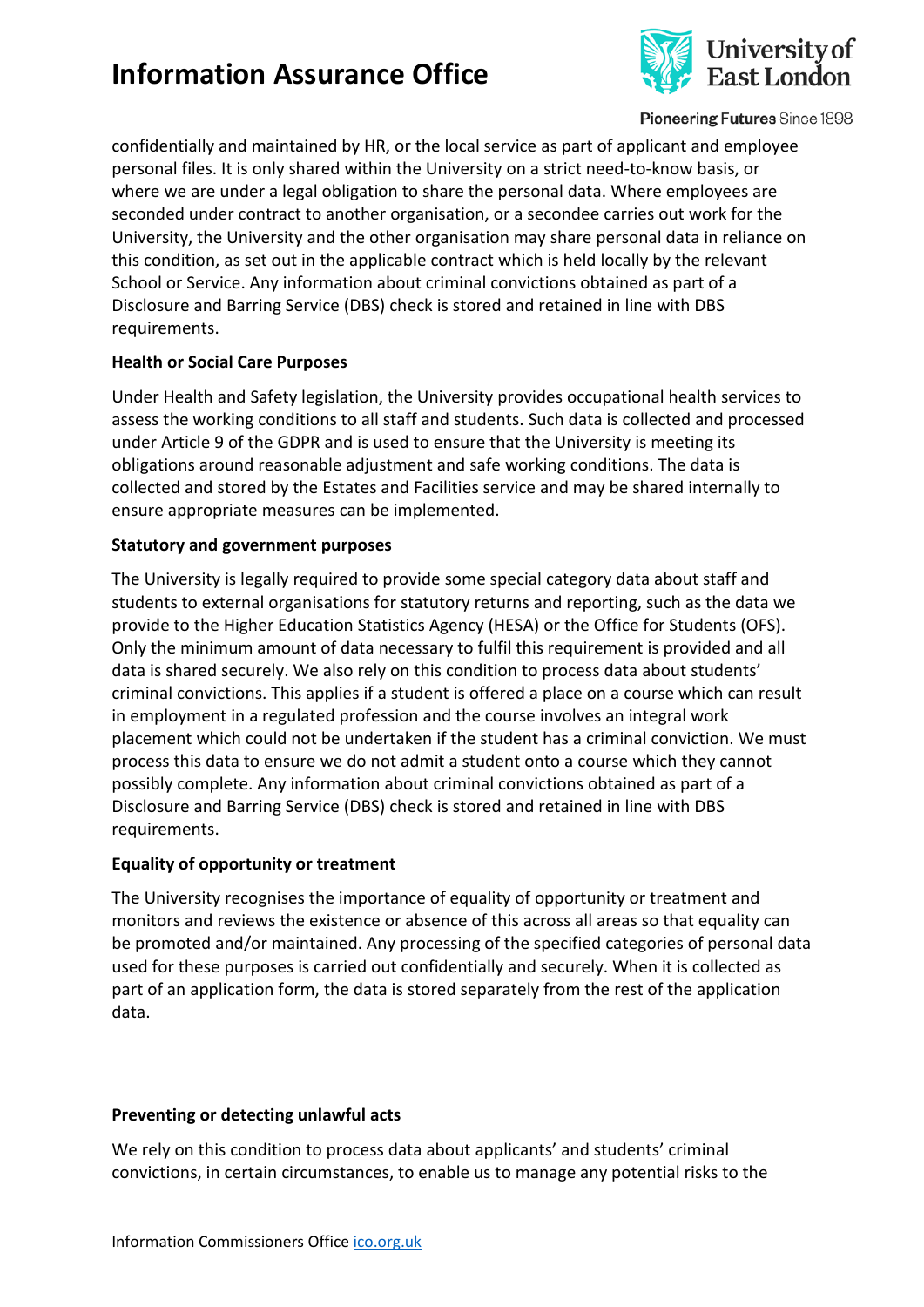

Pioneering Futures Since 1898

University community. Any information about criminal convictions obtained as part of a Disclosure and Barring Service (DBS) check is stored and retained in line with DBS requirements. We may also rely on this condition to process information about employees' criminal convictions, if appropriate. We also rely on this condition to disclose certain items of personal data to the police, DWP, or other similar bodies for the prevention and detection of unlawful acts. Any personal data disclosed under these circumstances is shared securely and only the minimum amount of information necessary is shared in any case. The University has a duty to prevent individuals from being drawn into terrorism (known as the Prevent duty). Where we process special category data such as personal data about religious beliefs or political opinions, or data about criminal convictions, for the purposes of fulfilling our Prevent duty, we may rely on this condition where it is not appropriate to obtain an individual's consent. This may be the case where we are carrying out initial investigations into concerns that one or more individuals are being drawn into terrorism, or making initial reports or requests for advice to the police or the Office for Students Prevent Lead. Any personal data processed for these purposes is processed sensitively and confidentially on a strict need-to-know basis, in line with national Prevent procedures and guidance.

#### **Protecting the public against dishonesty etc.**

The University runs many courses which lead to entry into a regulated profession or occupation. We may disclose special category data or data about criminal convictions to those who regulate such professions so that those regulators can exercise their functions appropriately by ensuring practitioners are fit and proper. There is a substantial public interest in enabling regulators to ensure that only those who are fit to practise a particular profession or occupation are able to do so.

#### **Regulatory requirements relating to unlawful acts and dishonesty etc.**

Where it is not appropriate to rely on consent, the University relies on this condition when it processes special category data and criminal convictions data about its Board Members/Governing Body Members (as well as some employees) to ensure they are fit and proper persons to fulfil the role. To enable us to register as a higher education provider with the Office for Students, we must be able to demonstrate that the University has appropriate management arrangements in place which do not present a risk to students or to public funds.

#### **Support for individuals with a particular disability or medical condition**

We will rely on this condition where we need to collect, store, use or disclose personal data for the purposes of reasonable adjustment or support under Health and Safety or Equality legislation or providing additional support to disabled students who are eligible for Disabled Students Allowance or equivalent. Where appropriate, we will rely on explicit consent for the processing of this personal data, however in some circumstances including submission of data for auditing or regulatory purposes it will be reasonable to process this personal data without such consent.

#### **Counselling etc.**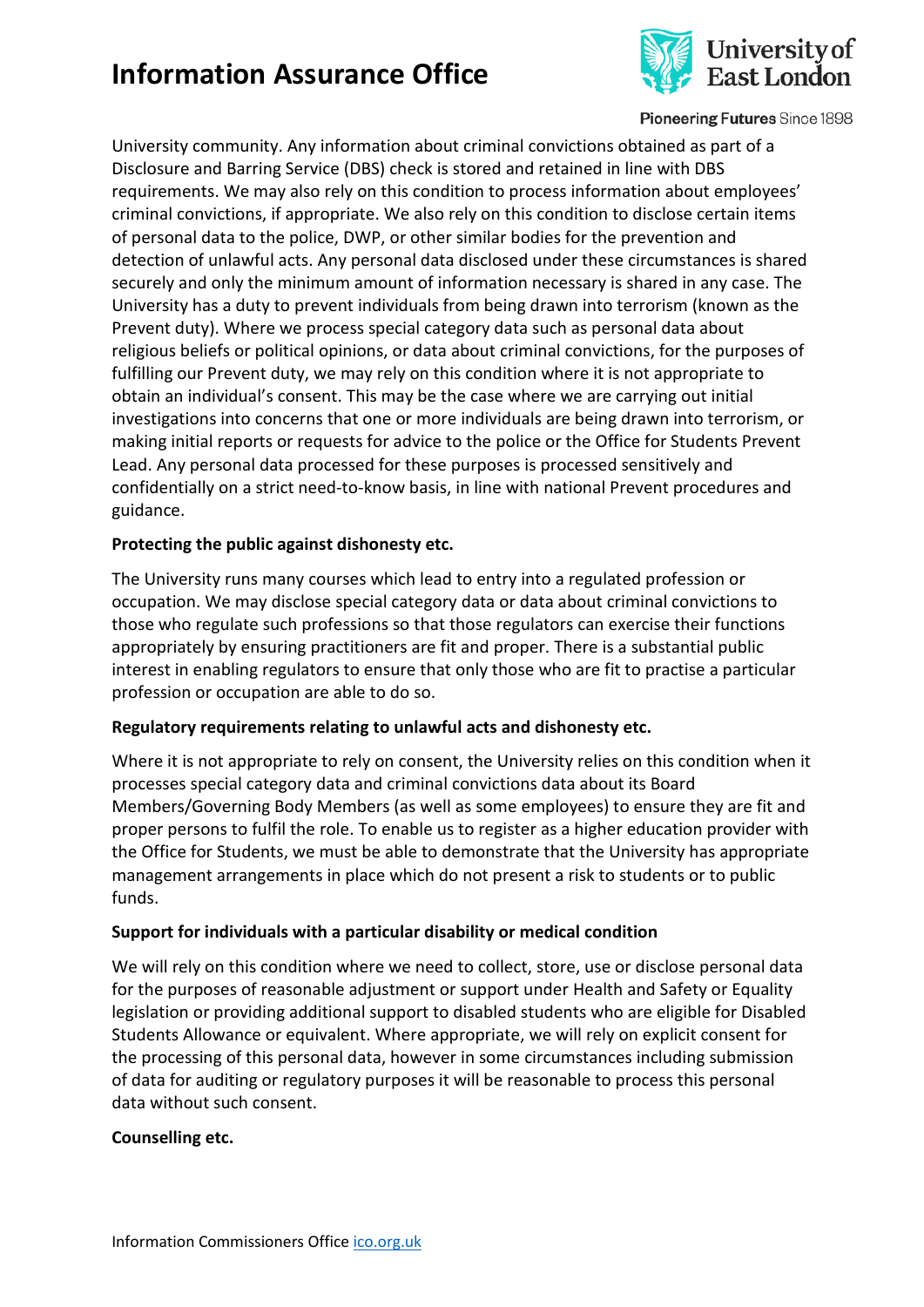

Pioneering Futures Since 1898

The University provides staff and student counselling services and a number of other student wellbeing services delivered by Student Services. The majority of special category data or data about criminal convictions is processed with the explicit consent of the individual using one of the counselling services; however if a circumstance arose which required us to process personal data without consent in order to provide confidential counselling, advice or support e.g. from Student Services, and such processing was in the substantial public interest, we would do so in reliance on this condition. All information held in counselling records is treated confidentially and stored securely and all counsellors comply with professional guidelines.

### **Safeguarding of children and of individuals at risk**

The University admits students who are under 18, as well as those over 18, to our courses and to our accommodation. We rely on this condition to process data about applicants' and students' criminal convictions, in certain circumstances, to enable us to identify and manage any potential risks to the University community. Any information about criminal convictions obtained as part of a Disclosure and Barring Service (DBS) check is stored and retained in line with DBS requirements. We may also rely on this condition to process information about employees' criminal convictions, if appropriate. We also rely on this condition to process special category data for the purposes of safeguarding children who are under 18, or individuals who are over 18 and at risk, where there is a substantial public interest and we are unable to obtain consent for the processing. This condition is most likely to be relied upon where we act in students' best interests to provide support via our Student Services teams.

## **Data protection principles**

When processing personal data, anyone to whom this policy applies is required to ensure that all processing complies with the Data Protection Principles set out in Article 5 of the GDPR and outlined below along with an explanation of how the University will comply with them whenever we process special category data or data about criminal convictions in reliance on a condition from Part 1, 2 or 3 of Schedule 1 DPA, as set out in this policy:

### 1. **Processed lawfully, fairly and in a transparent manner**

The data protection legislation is not intended to prevent the processing of personal data, but to ensure that it is done fairly and in a transparent manner and without adversely affecting the rights of the data subject. In every case set out in the Conditions for Processing, the data subject will be told who the controller is, the purposes for which the data are to be processed and the identities of any other parties to whom the data may be disclosed or transferred. This information will be provided to the data subject in a Fair Processing Notice at the point of data is collection, unless an exemption from the right to be informed applies in a particular case. UEL will always process personal data lawfully by ensuring there is a legal basis for all the processing we undertake.

When special category data or data about criminal convictions is being processed, we will ensure that an additional legal basis applies.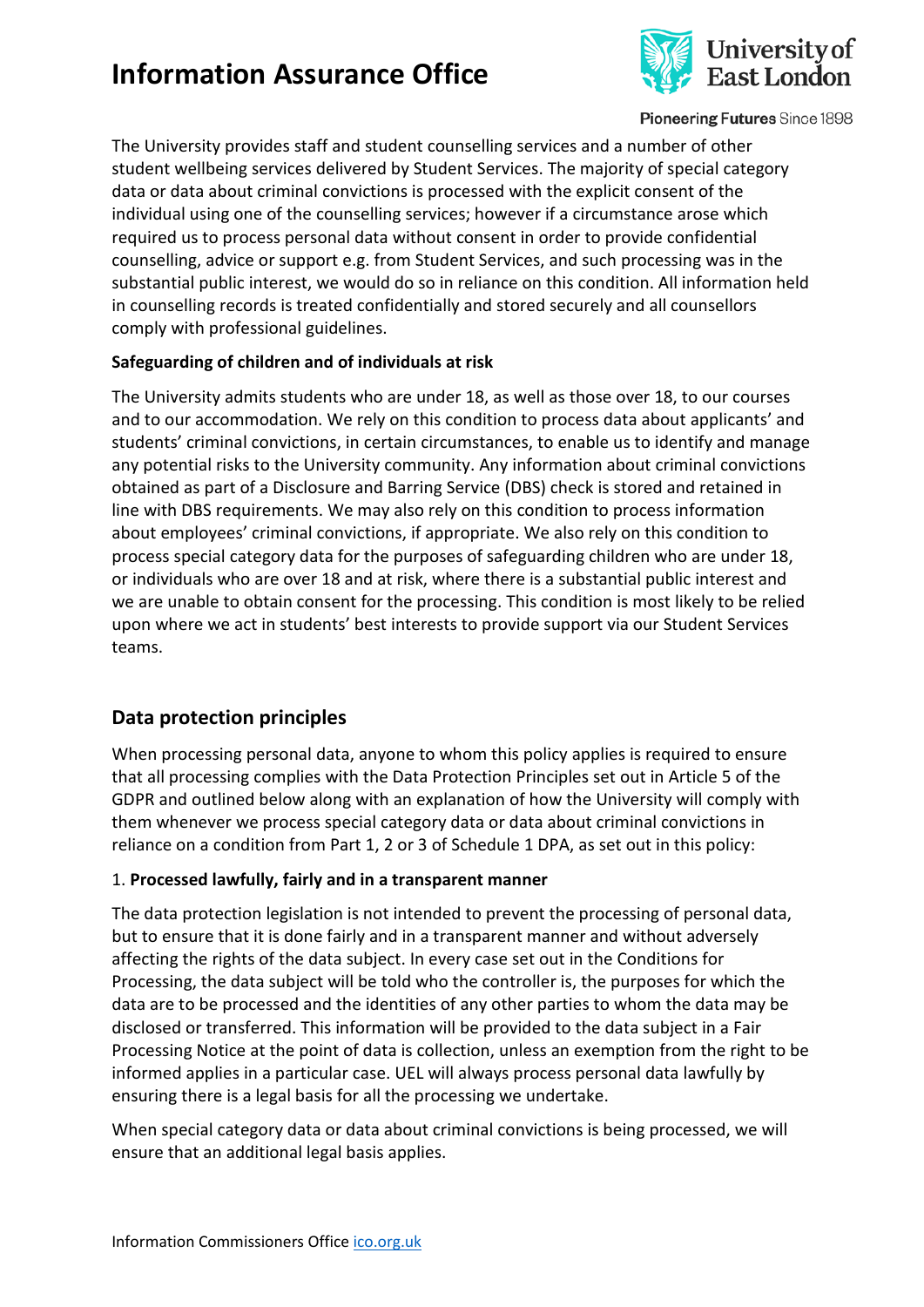

Pioneering Futures Since 1898

### **2. Processed for limited purposes**

In every case set out in the Conditions for Processing, personal data will only be processed for the specific purposes notified to the data subject via the Fair Processing Notice when the data is first collected or for any other purposes specifically permitted under the data protection legislation. Personal data will not be further processed in a manner which is incompatible with these purposes. It may be the case that we cannot use the personal data for another purpose unless the data subject consents.

#### **3. Adequate, relevant and not excessive**

In every case set out in the Conditions for Processing, personal data held about data subjects will be sufficient for the purposes for which it is held. Information which is not needed or is not relevant for a specified purpose will not be collected or otherwise processed. The minimum amount of personal data needed to properly achieve the purpose in question will be identified and collected; additional, excessive personal data will not be held.

#### **4. Accurate and up-to-date**

In every case set out in the Conditions for Processing, personal data will be accurate and, where necessary, kept up-to date. Information which is incorrect or misleading is not accurate; steps will be taken to check the accuracy of any personal data at the point of collection and at regular intervals afterwards. Personal data identified as being factually inaccurate may be amended or erased dependent on the circumstance ,however it may not be appropriate to delete this information altogether if historic decisions have been based on it. In these cases, the personal data will be rectified for future use with an explanatory note placed on file as required to explain the situation. Where a data subject disagrees with a professional opinion about him or herself which does not –by definition – constitute verifiable fact, the data subject's difference of opinion will be noted on the file in the relevant places.

#### **5. Not kept for longer than is necessary**

In every case set out in the Conditions for Processing, personal data will not be kept longer than is necessary for the purposes for which is it being processed. This means that data will be securely destroyed or erased from our systems when it is no longer required i.e. there is no legal requirement to retain it and there is no business or operational need for the information, taking account of the purposes for which it was originally requested. Personal Data managed in line with the University's Records Management Policy and Retention Schedule, which provide guidance on how long certain types of information should be retained and when and how they should be destroyed. Staff can consult the Data Protection pages of the UEL intranet for the current guidance.

#### **6. Security of Personal Data**

In every case set out in the Conditions for Processing UEL will ensure that appropriate technical and organisational measures are taken to protect against unlawful or unauthorised processing of personal data and against the accidental loss of, or damage to,